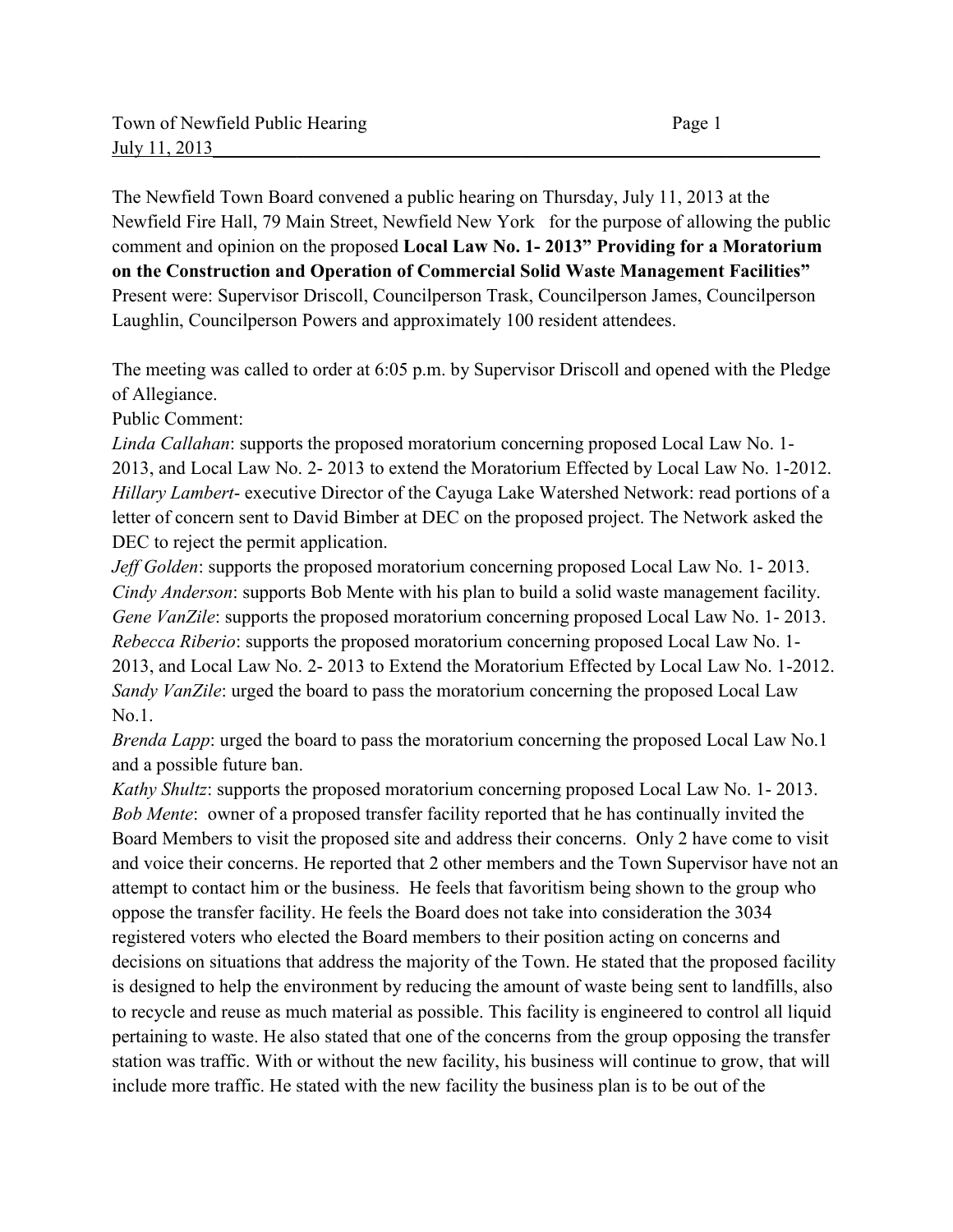neighborhood within 5-6 years. Without the facility it would be 15 years in order to generate the revenue to that is needed to relocate to a more suitable location.

*Anthony Russo*: has a concern that the proposed moratorium is a slippery slope to zoning/de facto zoning. He feels that more business is needed to bring in more tax dollars.

*Serena Morse*: asked if zoning was needed in order to be able to control what happens in Newfield. She questioned how the Town could promote itself with no zoning but then have a moratorium imposed when a business comes in that is not favored. She feels until there is zoning that can dictate what there can be, the Town cannot dictate what someone can't have. It would not be fair.

*Ashley Flynn*: urged the Board not to pass the moratorium. She lives on the property of the proposed transfer facility with her daughter. She feels that the proposed transfer facility is going to be safe, and does not have fears for her child.

*Todd Weaver*: supports business growth. He feels if the Town is not going to let Mr. Mente let his business grow, it should have been dealt with before. He chose to move to Newfield because there is not zoning and it had a good school. He feels that the Town is trying to stop business growth, without zoning. His property is very close to the proposed transfer station. and feels if Mr. Mente follows what the State requires, keeping everything safe, he is ok with it.

*Amy Jacot*: supports the proposed transfer station. She feels that the Town is not putting out small business, but focusing on Mr. Mente. She commented about the drivers of the trucks with CDL licenses as being trained and regulated by the government.

*Paul Gardener*: agreed with a previous comment made concerning de facto zoning. The Town does not have zoning but is picking and choosing what can happen. He commented on a question he raised in May concerning the Gas Drilling Moratorium and what had been done at that point. He was not given a response. He does not feel the Board members are qualified to do what is needed to be done with a moratorium.

*Sue Golden*: supports the proposed moratorium concerning proposed Local Law No. 1- 2013. She invited people to come and see what she looks at each day.

*Emily Clay*: supports the proposed moratorium concerning proposed Local Law No. 1-2013. She feels that Newfield has lost sight of people who choose to live in a rural community. She is also is in favor of the Extension of the Gas Drilling Moratorium.

*Anna Brown*: supports the proposed moratorium concerning proposed Local Law No. 1- 2013. *Matt Schwoeble*: supports business growth and the proposed transfer station. He invited people to drive up behind his home on Bull Hill Road and see what people leave by the road. He feels that by taking the transfer station out of town it will only produce more garbage on the back county roads.

*Becca Harber*: supports the proposed moratorium concerning proposed Local Law No. 1- 2013.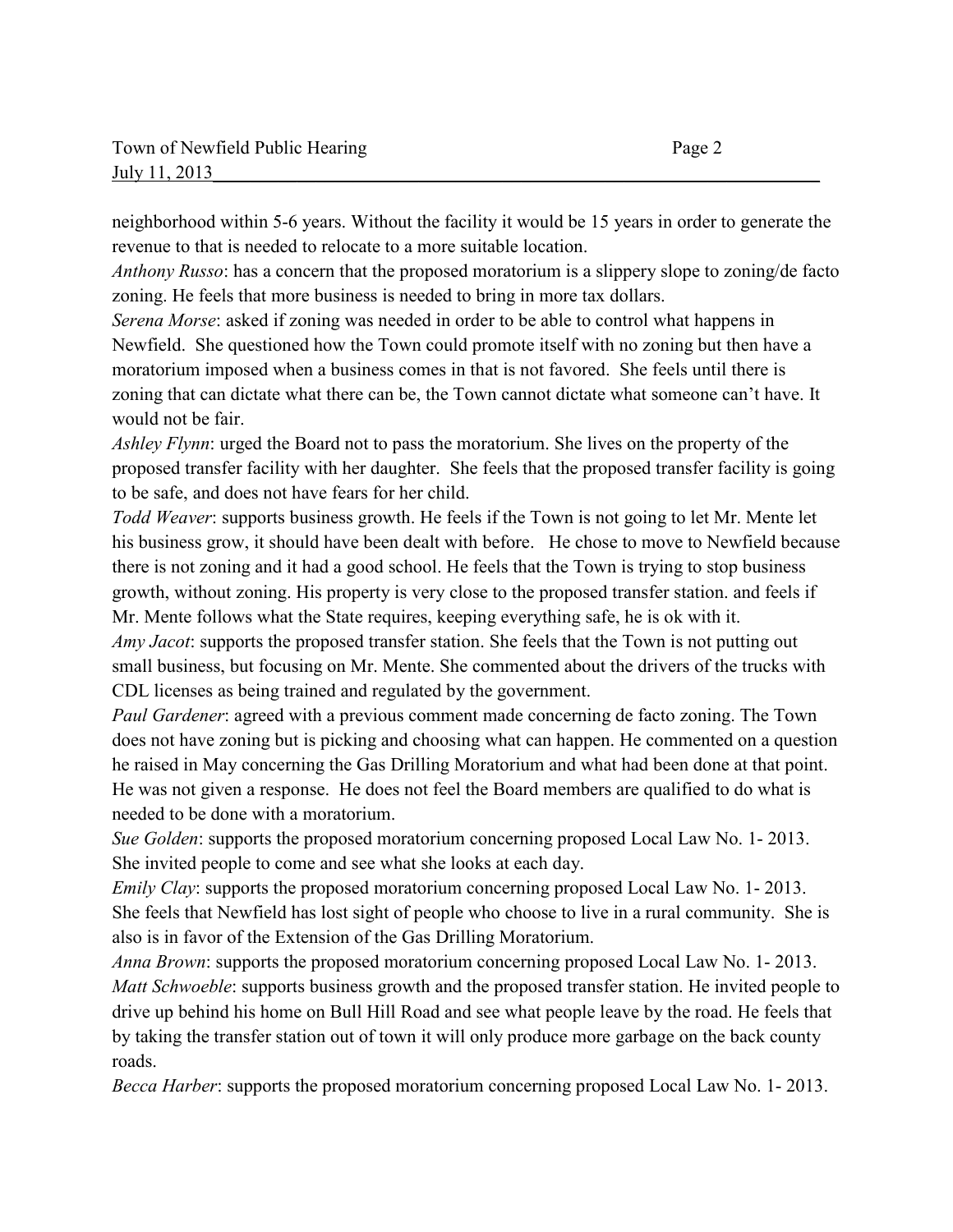She also wanted to remind the audience this moratorium would be taking a year to look in to the situation more in depth.

*Brian McIlroy*: supports the proposed transfer station. He does not feel that any of the Board Members are qualified to make the decision concerning the moratorium. He hoped the DEC would have experts that would be able to handle this situation. He added that if the moratorium were passed, would there would be mention of it at work sessions and meetings showing the progress for an informed decision in a year.

*Jody Cook*: supports the proposed transfer station.

*Marie Terlizzi*: asked about a comment made by Mr. Mente that he would move the facility in 5 years if allowed to expand his existing business to a more suitable location. Sounding like he also thought the present location was not suitable. She also supports the proposed moratorium concerning proposed Local Law No. 1- 2013.

*Gundy Lee*: supports the proposed moratorium concerning proposed Local Law No. 1-2013. John Fry: admires Mr. Mente's fortitude as a business owner but also feels one need to be courteous to their neighbors and community.

*Evie Marques*: supports the proposed moratorium concerning proposed Local Law No. 1- 2013. She cited it is only a delay so an informed decision can be made and that more information could be obtained.

*Dave Gislason*: supports the proposed moratorium concerning proposed Local Law No. 1- 2013, he does not feel it is the right place for the facility. He also supports Local Law No. 2- 2013 to extend the Moratorium Effected by Local Law No. 1-2012.

*Alex Riberio*: supports the proposed moratorium concerning proposed Local Law No. 1- 2013. Rob: supports the proposed moratorium concerning proposed Local Law No. 1- 2013.

*Nancy Dolge*: supports the proposed moratorium concerning proposed Local Law No. 1- 2013. She commented that the DEC deals with environmental issues, not noise, road, road use and unsightly things. She feels the Board needs another year to look at these issues.

Supervisor Driscoll said there were 3 written comments that he and Councilperson James would read.

Crista Bowen (read by Supervisor Driscoll): supports the proposed transfer station, and does not support the Local Law No. 2- 2013 to Extend the Moratorium Effected by Local Law No. 1- 2012.

George Wiltsie (comments read by Supervisor Driscoll): supports the proposed transfer station. Kathy Shipos (comments read by Councilperson James) supports the proposed moratorium concerning proposed Local Law No. 1- 2013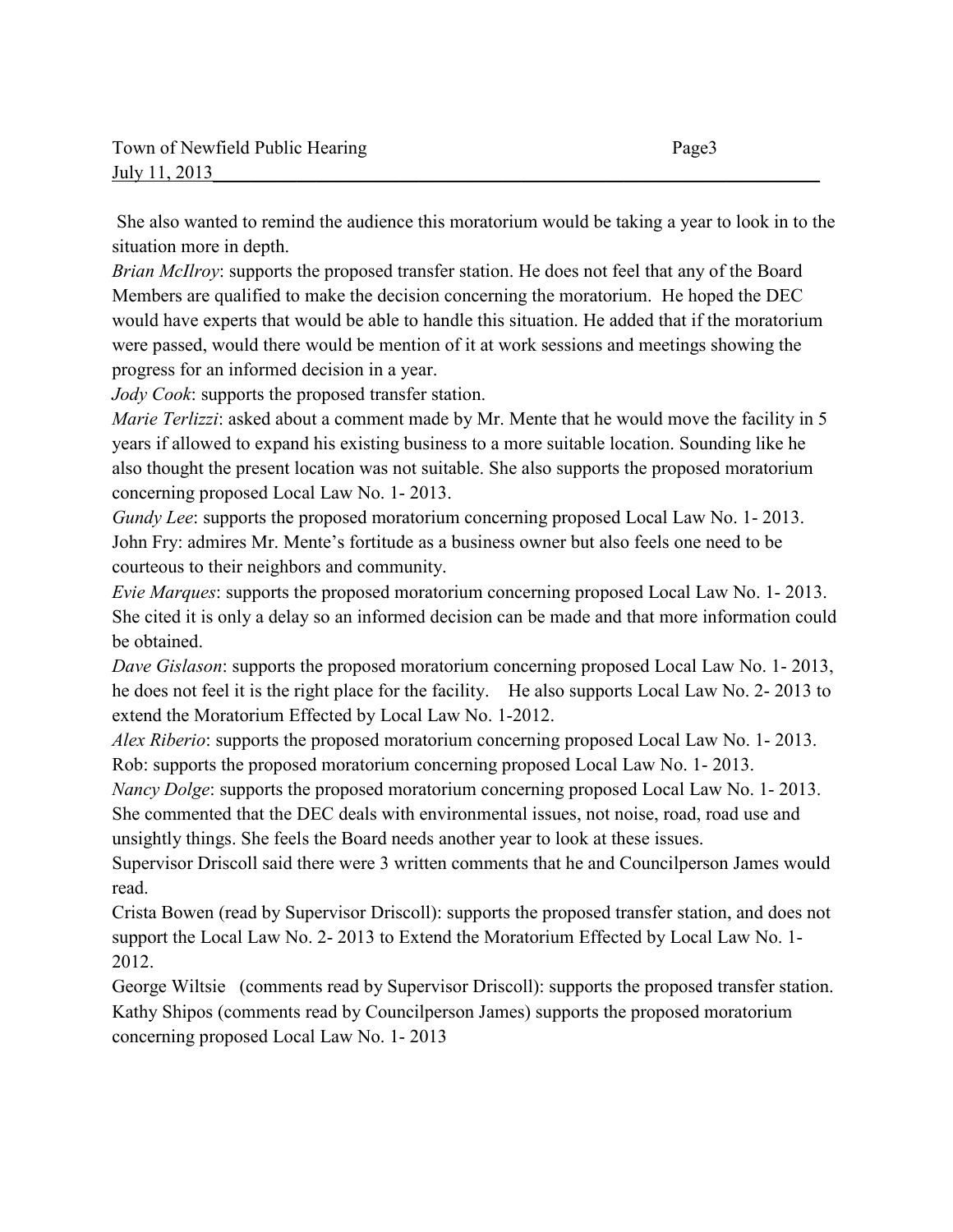There being no more comments to be made concerning this topic Supervisor Driscoll adjourned the public hearing at 7:15 p.m.

Respectfully Submitted July 17, 2013

Karen Miller Kenerson Town Clerk

.

The Newfield Town Board convened a public hearing on Thursday, July 11, 2013 at the Newfield Fire Hall, 79 Main Street, Newfield New York for the purpose of allowing public comment and opinion on the proposed **Local Law No. 2- 2013" A Local Law To Extend the Moratorium Effected By Local Law Number 1- 2012[Entitled "Moratorium On And Prohibition of Gas And Petroleum Exploration and Extraction Activities, Underground Storage Of Natural , and Disposal Of Natural Gas or Petroleum Extraction, Exploration, And Production Wastes] For An Additional One-Year** . Present were: Supervisor Driscoll, Councilperson Trask, Councilperson James, Councilperson Laughlin, Councilperson Powers and approximately 100 resident attendees.

The Public Hearing to order at 7:20 p.m. by Supervisor Driscoll.

Dan Rappaport: supports the proposed Local Law No. 2 and he would support a ban as well. Serena Morse: does not support the moratorium extension. Paul Gardener: does not support the moratorium extension. Samuel Shapiro: supports the proposed Local Law No. 2 William Carini: supports the proposed Local Law No. 2 and he would support a ban as well. Marie Terlizzi: supports the proposed Local Law No. 2 Joe Klopel: supports the proposed Local Law No. 2 John Fry: supports the proposed Local Law No. 2 Chris Gardener: supports the proposed Local Law No. 2 Colleen Muldowney: supports the proposed Local Law No. 2 Cindy Anderson: supports the proposed Local Law No. 2 Becca Harber: supports the proposed Local Law No. 2 Michelle Henry: supports the proposed Local Law No. 2